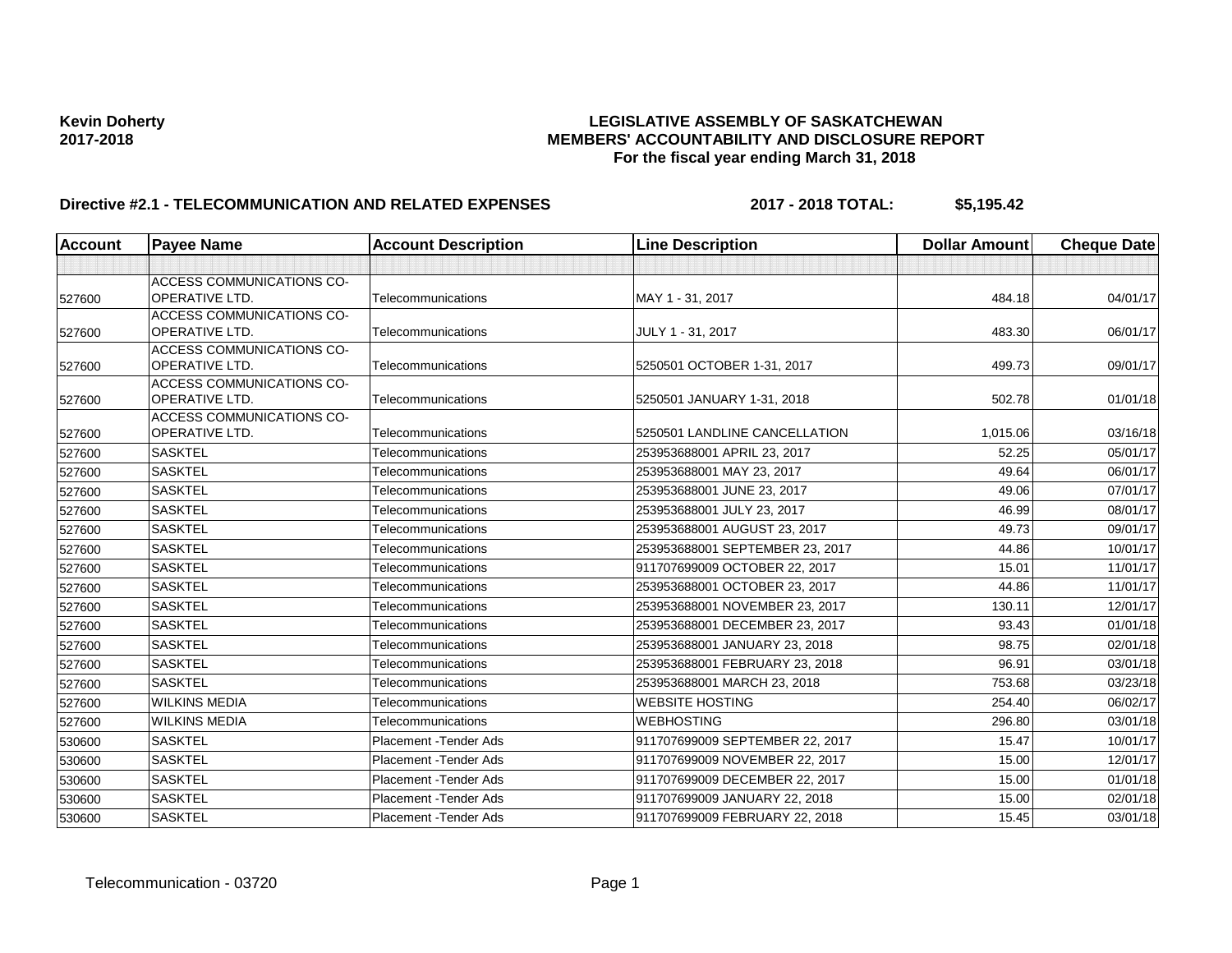## Kevin Doherty<br>LEGISLATIVE ASSEMBLY OF SASKATCHEWAN<br>MEMBERS' ACCOUNTABILITY AND DISCLOSURE REF **2017-2018 MEMBERS' ACCOUNTABILITY AND DISCLOSURE REPORT For the fiscal year ending March 31, 2018**

# **Directive #2.1 - TELECOMMUNICATION AND RELATED EXPENSES 2017 - 2018 TOTAL: \$5,195.42**

| <b>IAccount</b> | <b>IPavee Name</b>   | <b>IAccount Description</b>                 | <b>ILine Description</b>            | Dollar Amountl | <b>Cheque Datel</b> |
|-----------------|----------------------|---------------------------------------------|-------------------------------------|----------------|---------------------|
|                 |                      |                                             |                                     |                |                     |
| 530600          | <b>SASKTEL</b>       | <b>Placement</b> - Tender Ads               | 911707699009 MARCH 22, 2018         | 15.00          | 03/22/18            |
| 555000          | <b>IWIRELESS AGE</b> | <b>Other Material and Supplies</b>          | <b>APPLE IPHONE 8 PLUS&amp;CASE</b> | 42.38          | 12/01/17            |
| 565200          | <b>SASKTEL</b>       | <b>Office Furniture and Equipment - Exp</b> | IRTV - K. DOHERTY - IPHONE PURCHASE | (275.00)       | 03/15/18            |
| 565200          | <b>IWIRELESS AGE</b> | <b>Office Furniture and Equipment - Exp</b> | <b>APPLE IPHONE 8 PLUS&amp;CASE</b> | 275.59         | 12/01/17            |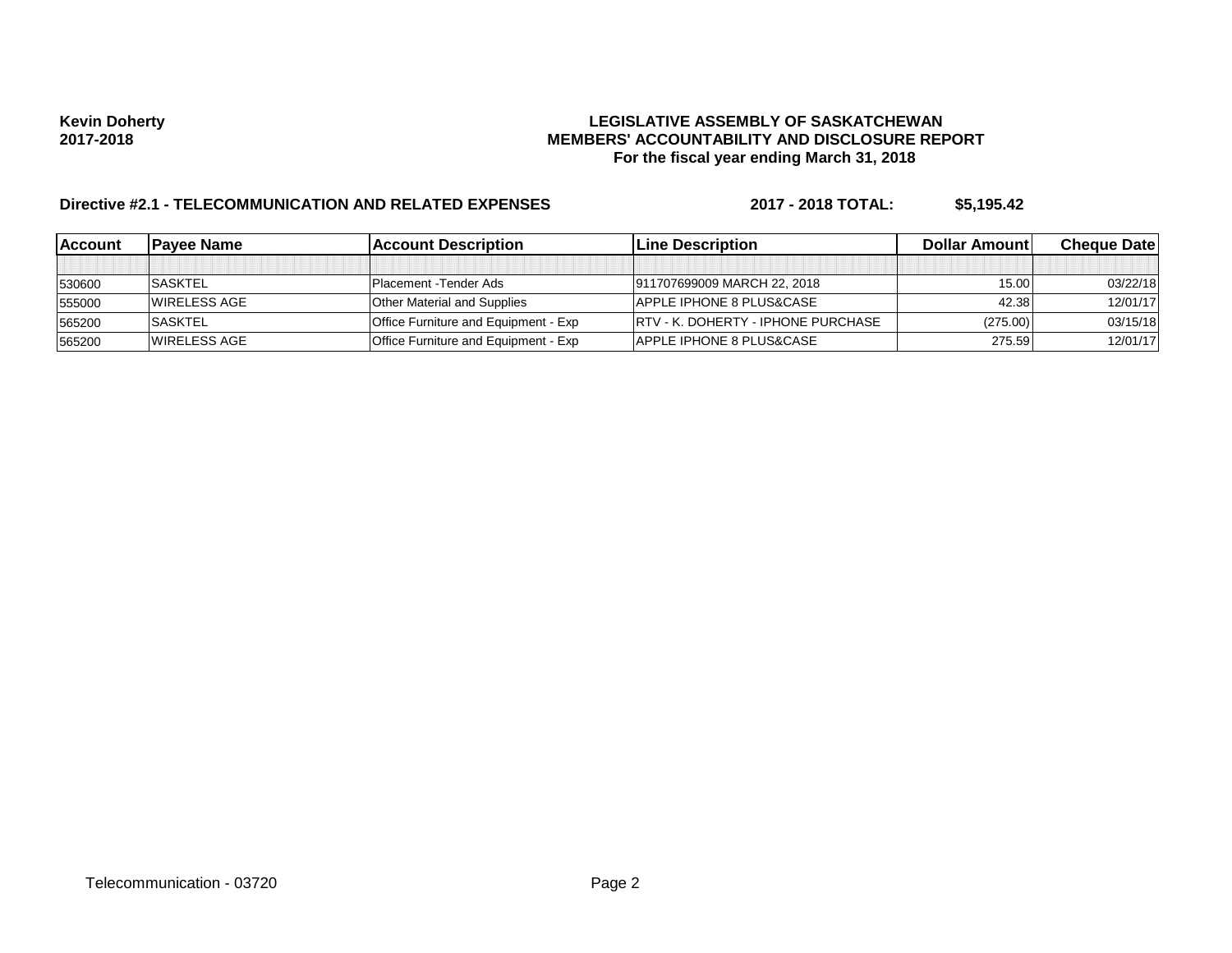### **LEGISLATIVE ASSEMBLY OF SASKATCHEWAN MEMBERS' ACCOUNTABILITY AND DISCLOSURE REPORT For the fiscal year ending March 31, 2018**

## **Directive #3.1 - MLA TRAVEL AND LIVING EXPENSES 2017 - 2018 TOTAL: \$1,568.27**

| <b>Account</b> | <b>Payee Name</b> | <b>Account Description</b>  | <b>Line Description</b>        | <b>Dollar Amountl</b> | <b>Cheque Datel</b> |
|----------------|-------------------|-----------------------------|--------------------------------|-----------------------|---------------------|
|                |                   |                             |                                |                       |                     |
| 541900         | DOHERTY, KEVIN    | <b>Elected Rep - Travel</b> | MLA TRAVEL APRIL 3-27, 2017    | 273.30                | 05/01/17            |
| 541900         | DOHERTY, KEVIN    | <b>Elected Rep - Travel</b> | MLA TRAVEL MAY 1 - 18, 2017    | 163.75                | 06/09/17            |
| 541900         | DOHERTY, KEVIN    | <b>Elected Rep - Travel</b> | MLA TRAVEL AUGUST 8-9, 2017    | 135.97                | 09/01/17            |
| 541900         | DOHERTY, KEVIN    | <b>Elected Rep - Travel</b> | MLA TRAVEL OCTOBER 12, 2017    | 102.60                | 11/01/17            |
| 541900         | DOHERTY, KEVIN    | <b>Elected Rep - Travel</b> | MLA TRAVEL OCTOBER 25-31, 2017 | 263.10                | 11/14/17            |
| 541900         | DOHERTY, KEVIN    | <b>Elected Rep - Travel</b> | MLA TRAVEL NOVEMBER 20, 2017   | 317.80                | 11/22/17            |
| 541900         | DOHERTY, KEVIN    | <b>Elected Rep - Travel</b> | MLA TRAVEL NOVEMBER 1-30, 2017 | 241.40                | 01/01/18            |
| 541900         | DOHERTY, KEVIN    | <b>Elected Rep - Travel</b> | MLA TRAVEL SEP 26-DEC 7, 2017  | 70.35                 | 01/01/18            |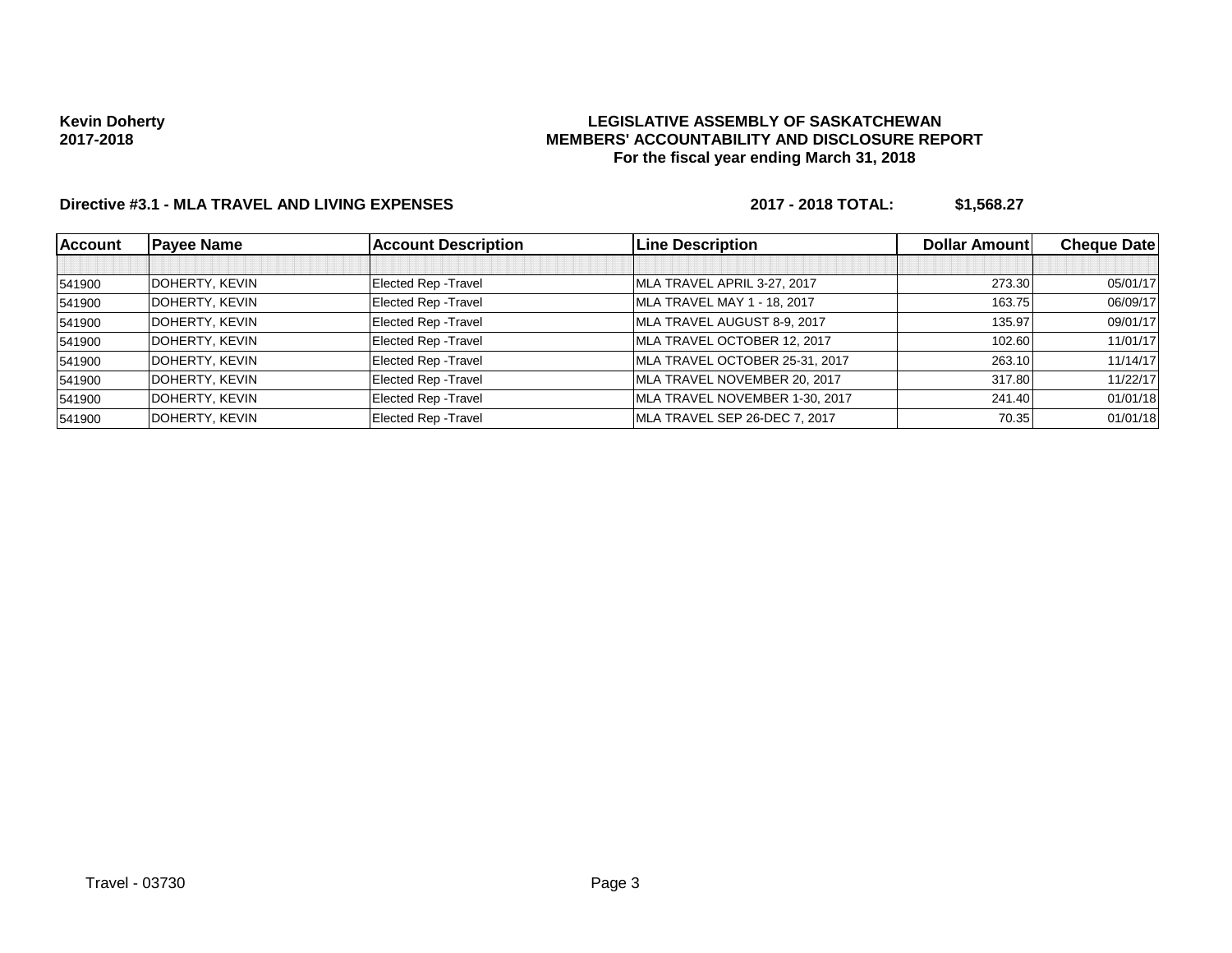### **LEGISLATIVE ASSEMBLY OF SASKATCHEWAN MEMBERS' ACCOUNTABILITY AND DISCLOSURE REPORT For the fiscal year ending March 31, 2018**

| <b>Account</b> | <b>Payee Name</b>                                     | <b>Account Description</b>                | <b>Line Description</b>            | <b>Dollar Amount</b> | <b>Cheque Date</b> |
|----------------|-------------------------------------------------------|-------------------------------------------|------------------------------------|----------------------|--------------------|
|                |                                                       |                                           |                                    |                      |                    |
| 522000         | WINNIPEG STREET BUSINESS<br><b>CENTRE LTD.</b>        | Rent of Ground, Buildings and Other Space | APRIL CONSTITUENCY OFFICE RENT     | 2,184.73             | 04/01/17           |
|                | <b>WINNIPEG STREET BUSINESS</b>                       |                                           |                                    |                      |                    |
| 522000         | <b>CENTRE LTD.</b>                                    | Rent of Ground, Buildings and Other Space | JUNE 2017 MLA OFFICE RENT          | 2,184.73             | 05/19/17           |
|                | <b>WINNIPEG STREET BUSINESS</b>                       |                                           |                                    |                      |                    |
| 522000         | <b>CENTRE LTD.</b>                                    | Rent of Ground, Buildings and Other Space | SEPTEMBER 2017 MLA OFFICE RENT     | 2,184.73             | 08/14/17           |
| 522000         | WINNIPEG STREET BUSINESS<br><b>CENTRE LTD.</b>        | Rent of Ground, Buildings and Other Space | DECEMBER 2017 MLA OFFICE RENT      | 2,184.73             | 11/15/17           |
|                | WINNIPEG STREET BUSINESS                              |                                           |                                    |                      |                    |
| 522000         | <b>CENTRE LTD.</b>                                    | Rent of Ground, Buildings and Other Space | MARCH 2018 MLA OFFICE RENT         | 2,184.73             | 02/08/18           |
| 522000         | <b>WINNIPEG STREET BUSINESS</b><br><b>CENTRE LTD.</b> | Rent of Ground, Buildings and Other Space | <b>OPERATING COST SHORTFALL</b>    | 118.65               | 03/01/18           |
| 522200         | <b>GOLD BUSINESS MACHINES LTD.</b>                    | <b>Rent of Photocopiers</b>               | <b>COPIER CHARGES</b>              | 67.20                | 04/01/17           |
| 522200         | <b>GOLD BUSINESS MACHINES LTD.</b>                    | Rent of Photocopiers                      | <b>COPIER CHARGES</b>              | 67.20                | 05/01/17           |
| 522200         | <b>GOLD BUSINESS MACHINES LTD.</b>                    | Rent of Photocopiers                      | <b>COPIER CHARGES</b>              | 44.81                | 06/01/17           |
| 522200         | <b>GOLD BUSINESS MACHINES LTD.</b>                    | Rent of Photocopiers                      | <b>COPIER CHARGES</b>              | 44.81                | 07/01/17           |
| 522200         | <b>GOLD BUSINESS MACHINES LTD.</b>                    | Rent of Photocopiers                      | <b>COPIER CHARGES</b>              | 44.81                | 08/01/17           |
| 522200         | <b>GOLD BUSINESS MACHINES LTD</b>                     | Rent of Photocopiers                      | <b>COPIER CHARGES</b>              | 44.81                | 09/01/17           |
| 522200         | <b>GOLD BUSINESS MACHINES LTD.</b>                    | Rent of Photocopiers                      | <b>COPIER CHARGES</b>              | 44.81                | 10/01/17           |
| 522200         | <b>GOLD BUSINESS MACHINES LTD.</b>                    | <b>Rent of Photocopiers</b>               | <b>COPIER CHARGES</b>              | 44.81                | 11/01/17           |
| 522200         | <b>GOLD BUSINESS MACHINES LTD.</b>                    | <b>Rent of Photocopiers</b>               | <b>COPIER CHARGES</b>              | 44.81                | 12/01/17           |
| 522200         | <b>GOLD BUSINESS MACHINES LTD.</b>                    | <b>Rent of Photocopiers</b>               | <b>COPIER CHARGES</b>              | 44.81                | 01/01/18           |
| 522200         | <b>GOLD BUSINESS MACHINES LTD</b>                     | Rent of Photocopiers                      | <b>COPIER CHARGES</b>              | 44.81                | 02/01/18           |
| 522200         | <b>GOLD BUSINESS MACHINES LTD.</b>                    | Rent of Photocopiers                      | <b>COPIER CHARGES</b>              | 44.81                | 03/01/18           |
|                | MINISTER OF FINANCE-MINISTRY                          |                                           | PHOTOCOPIER SERVICE FEES FOR 2017- |                      |                    |
| 522200         | OF CENTRAL SERVICES                                   | <b>Rent of Photocopiers</b>               | 18                                 | 50.00                | 12/01/17           |
| 522500         | HARVARD WESTERN INSURANCE                             | <b>Insurance Premiums</b>                 | C700865634 OFFICE INSURANCE        | 167.83               | 01/02/18           |
| 522700         | SASKENERGY INCORPORATED                               | Utilities - Electricity and Nat Gas       | 24583408331 APRIL 25, 2017         | 101.98               | 05/01/17           |
| 522700         | SASKENERGY INCORPORATED                               | Utilities - Electricity and Nat Gas       | 24583408331 JUN/17                 | 43.44                | 07/01/17           |
| 522700         | <b>SASKENERGY INCORPORATED</b>                        | Utilities - Electricity and Nat Gas       | 24583408331 SEPTEMBER 26, 2017     | 47.67                | 10/01/17           |
| 522700         | <b>SASKENERGY INCORPORATED</b>                        | Utilities - Electricity and Nat Gas       | 24583408331 DECEMBER 22, 2017      | 168.75               | 01/01/18           |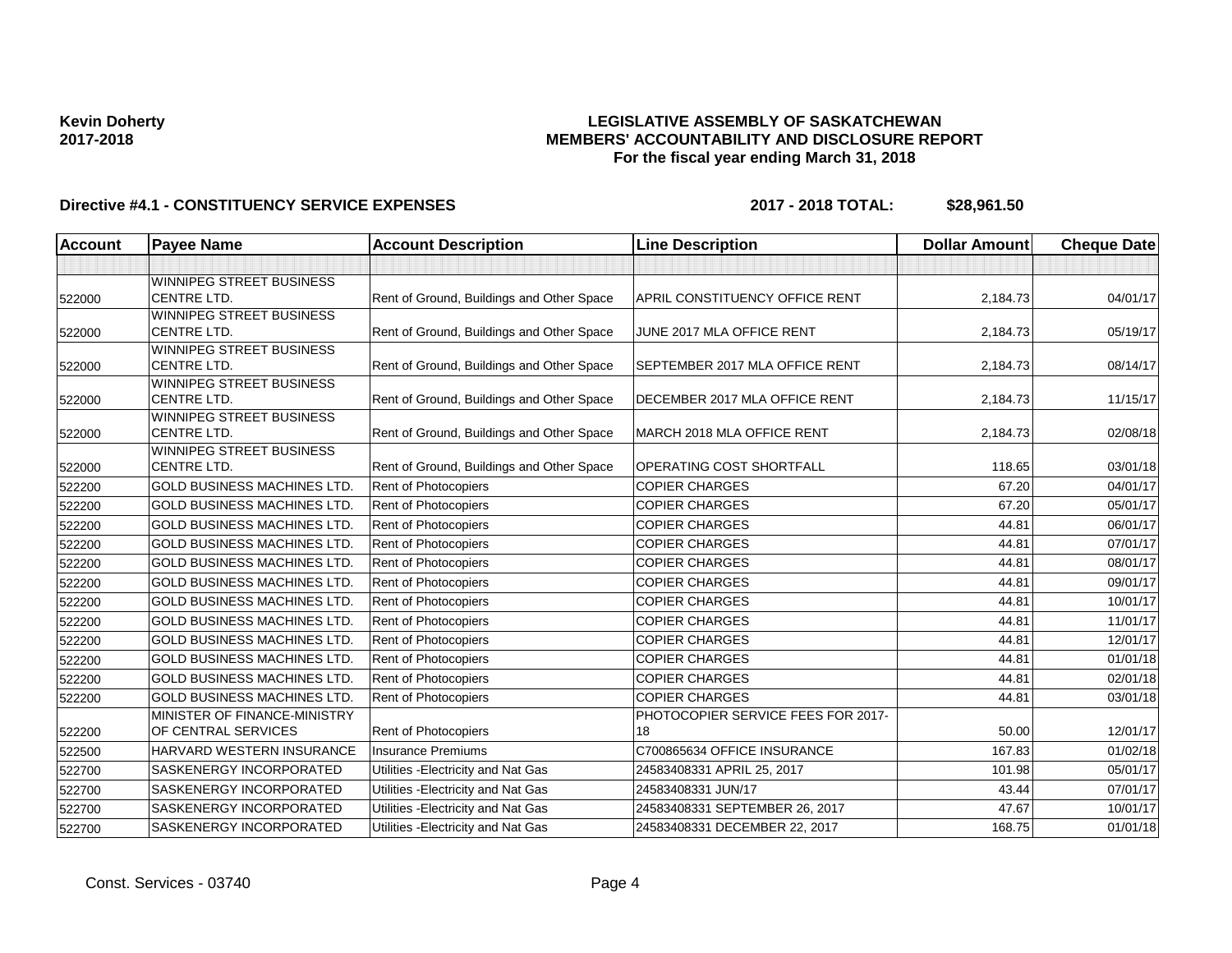### **LEGISLATIVE ASSEMBLY OF SASKATCHEWAN MEMBERS' ACCOUNTABILITY AND DISCLOSURE REPORT For the fiscal year ending March 31, 2018**

| <b>Account</b> | <b>Payee Name</b>                                      | <b>Account Description</b>           | <b>Line Description</b>                         | <b>Dollar Amount</b> | <b>Cheque Date</b> |
|----------------|--------------------------------------------------------|--------------------------------------|-------------------------------------------------|----------------------|--------------------|
|                |                                                        |                                      |                                                 |                      |                    |
| 522700         | <b>SASKENERGY INCORPORATED</b>                         | Utilities - Electricity and Nat Gas  | 24583408331 FEBRUARY 23, 2018                   | 276.28               | 03/16/18           |
| 522700         | <b>SASKPOWER CORPORATION</b>                           | Utilities - Electricity and Nat Gas  | 510004171458 APRIL 25, 2017                     | 332.11               | 05/01/17           |
| 522700         | <b>SASKPOWER CORPORATION</b>                           | Utilities - Electricity and Nat Gas  | 510004171458 JU/17                              | 390.75               | 07/01/17           |
| 522700         | SASKPOWER CORPORATION                                  | Utilities - Electricity and Nat Gas  | 510004171458 SEPTEMBER 26, 2017                 | 395.06               | 10/01/17           |
| 522700         | <b>SASKPOWER CORPORATION</b>                           | Utilities - Electricity and Nat Gas  | 510004171458 DECEMBER 22, 2017                  | 344.89               | 01/01/18           |
| 522700         | SASKPOWER CORPORATION                                  | Utilities - Electricity and Nat Gas  | 510004171458 FEBRUARY 23, 2018                  | 273.00               | 03/01/18           |
| 525000         | MINISTER OF FINANCE-MINISTRY<br>OF CENTRAL SERVICES    | Postal, Courier, Freight and Related | DECEMBER 2017 MAIL SERVICES                     | 892.62               | 02/01/18           |
| 525000         | <b>PRAIRIE ADVERTISING</b><br><b>DISTRIBUTORS LTD.</b> | Postal, Courier, Freight and Related | <b>MAIL PREPARATION</b>                         | 152.44               | 01/01/18           |
| 525000         | <b>WESTERN LITHO PRINTERS LTD.</b>                     | Postal, Courier, Freight and Related | AD DEVELOPMENT&DELIVERY                         | 8.00                 | 02/01/18           |
| 528000         | <b>BTS GROUP INC.</b>                                  | <b>Support Services</b>              | <b>TECHNICAL SERVICE</b>                        | 157.41               | 08/01/17           |
| 528000         | <b>BTS GROUP INC.</b>                                  | <b>Support Services</b>              | <b>TECHNOLOGY SUPPORT SERVICES</b>              | 209.88               | 09/01/17           |
| 528000         | <b>BTS GROUP INC.</b>                                  | <b>Support Services</b>              | <b>TECHNOLOGY SUPPORT SERVICES</b>              | 209.89               | 12/01/17           |
| 528000         | <b>BTS GROUP INC.</b>                                  | <b>Support Services</b>              | TECHNOLOGY SUPPORT&MS OFFICE<br><b>SOFTWARE</b> | 682.11               | 01/01/18           |
| 528000         | <b>BTS GROUP INC.</b>                                  | <b>Support Services</b>              | COMPUTER SUPPORT SERVICES (NO<br>GST)           | 346.30               | 03/15/18           |
| 529000         | <b>CROWN SHRED &amp; RECYCLING</b>                     | <b>General Contractual Services</b>  | <b>SHREDDING SERVICES</b>                       | 84.53                | 03/20/18           |
| 529000         | FRANCISCO GENERAL CLEANING<br><b>SERVICES</b>          | <b>General Contractual Services</b>  | OFFICE CLEANING APRIL 2017                      | 100.00               | 04/25/17           |
| 529000         | FRANCISCO GENERAL CLEANING<br><b>SERVICES</b>          | <b>General Contractual Services</b>  | MAY 2017 OFFICE CLEANING                        | 100.00               | 05/31/17           |
| 529000         | FRANCISCO GENERAL CLEANING<br><b>SERVICES</b>          | <b>General Contractual Services</b>  | MLA OFFICE JANITORIAL SERVICE JUN/17            | 85.00                | 06/29/17           |
| 529000         | FRANCISCO GENERAL CLEANING<br><b>SERVICES</b>          | <b>General Contractual Services</b>  | JULY 2017 OFFICE CLEANING                       | 85.00                | 08/01/17           |
| 529000         | FRANCISCO GENERAL CLEANING<br><b>SERVICES</b>          | <b>General Contractual Services</b>  | MLA OFFICE JANITORIAL SERVICE AUG/17            | 85.00                | 09/01/17           |
| 529000         | FRANCISCO GENERAL CLEANING<br><b>SERVICES</b>          | <b>General Contractual Services</b>  | MLA OFFICE JANITORIAL SERVICE SEP/17            | 85.00                | 09/28/17           |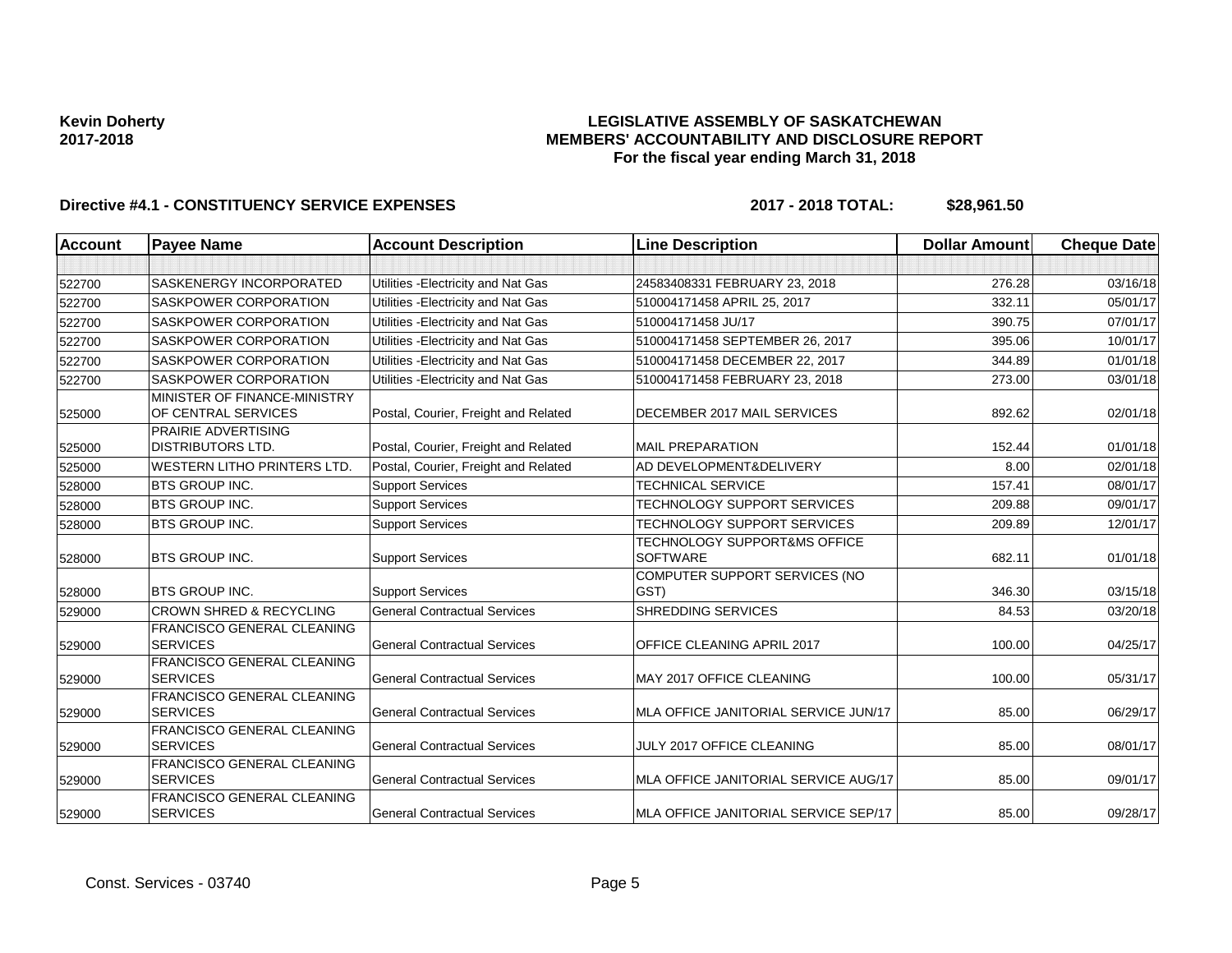### **LEGISLATIVE ASSEMBLY OF SASKATCHEWAN MEMBERS' ACCOUNTABILITY AND DISCLOSURE REPORT For the fiscal year ending March 31, 2018**

| <b>Account</b> | <b>Payee Name</b>                                    | <b>Account Description</b>              | <b>Line Description</b>              | <b>Dollar Amount</b> | <b>Cheque Date</b> |
|----------------|------------------------------------------------------|-----------------------------------------|--------------------------------------|----------------------|--------------------|
|                |                                                      |                                         |                                      |                      |                    |
|                | <b>FRANCISCO GENERAL CLEANING</b>                    |                                         |                                      |                      |                    |
| 529000         | <b>SERVICES</b>                                      | <b>General Contractual Services</b>     | MLA OFFICE JANITORIAL SERVICE OCT/17 | 85.00                | 10/31/17           |
|                | <b>FRANCISCO GENERAL CLEANING</b>                    |                                         |                                      |                      |                    |
| 529000         | <b>SERVICES</b>                                      | <b>General Contractual Services</b>     | MLA OFFICE JANITORIAL SERVICE NOV/17 | 85.00                | 12/01/17           |
|                | <b>FRANCISCO GENERAL CLEANING</b>                    |                                         |                                      |                      |                    |
| 529000         | <b>SERVICES</b>                                      | <b>General Contractual Services</b>     | MLA OFFICE JANITORIAL SERVICE DEC/17 | 85.00                | 01/01/18           |
|                | <b>FRANCISCO GENERAL CLEANING</b>                    |                                         |                                      |                      |                    |
| 529000         | <b>SERVICES</b><br><b>FRANCISCO GENERAL CLEANING</b> | <b>General Contractual Services</b>     | MLA OFFICE JANITORIAL SERVICE JAN/18 | 85.00                | 01/29/18           |
| 529000         | <b>SERVICES</b>                                      | <b>General Contractual Services</b>     | MLA OFFICE JANITORIAL SERVICE FEB/18 | 85.00                | 03/01/18           |
|                | <b>FRANCISCO GENERAL CLEANING</b>                    |                                         |                                      |                      |                    |
| 529000         | <b>SERVICES</b>                                      | <b>General Contractual Services</b>     | MLA OFFICE JANITORIAL SERVICE MAR/18 | 85.00                | 03/16/18           |
| 529200         | DOHERTY, KEVIN                                       | <b>Professional Development</b>         | REIMB: CANADIAN SECURITIES COURSE    | 1,477.35             | 04/01/17           |
|                | <b>PATTISON OUTDOOR</b>                              |                                         |                                      |                      |                    |
| 530000         | <b>ADVERTISING LTD.</b>                              | <b>Communications Development Costs</b> | <b>PRODUCTION</b>                    | 13.25                | 04/17/17           |
| 530000         | <b>WESTERN LITHO PRINTERS LTD.</b>                   | <b>Communications Development Costs</b> | AD DEVELOPMENT&DELIVERY              | 68.90                | 02/01/18           |
| 530300         | MARU GROUP CANADA INC.                               | Primary Research/Focus group            | AD HOC CONSULTING - NO GST           | 607.15               | 07/01/17           |
| 530300         | <b>MARU GROUP CANADA INC.</b>                        | Primary Research/Focus group            | AD HOC CONSULTING - NO GST           | 646.74               | 01/01/18           |
| 530300         | <b>MARU GROUP CANADA INC.</b>                        | Primary Research/Focus group            | AD HOC CONSULTING - NO GST           | 632.97               | 03/01/18           |
|                | <b>DEWDNEY EAST COMMUNITY</b>                        |                                         |                                      |                      |                    |
| 530500         | <b>ASSOCIATION</b>                                   | Media Placement                         | <b>ADVERTISING</b>                   | 50.00                | 09/01/17           |
|                | <b>DEWDNEY EAST COMMUNITY</b>                        |                                         |                                      |                      |                    |
| 530500         | <b>ASSOCIATION</b>                                   | Media Placement                         | <b>ADVERTISING</b>                   | 50.00                | 01/01/18           |
| 530500         | <b>FABMAR COMMUNICATIONS LTD</b>                     | Media Placement                         | ADVERTISING - NO GST                 | 52.16                | 03/01/18           |
| 530500         | <b>FABMAR COMMUNICATIONS LTD</b>                     | Media Placement                         | ADVERTISING - NO GST                 | 52.16                | 03/01/18           |
|                | <b>GOLDEN WEST BROADCASTING</b>                      |                                         |                                      |                      |                    |
| 530500         | LTD.                                                 | Media Placement                         | ADVERTISING - NO GST                 | 80.37                | 03/01/18           |
|                | <b>GOLDEN WEST BROADCASTING</b>                      |                                         |                                      |                      |                    |
| 530500         | LTD.                                                 | Media Placement                         | ADVERTISING - NO GST                 | 34.23                | 03/01/18           |
|                | <b>GOLDEN WEST BROADCASTING</b>                      |                                         |                                      |                      |                    |
| 530500         | LTD.                                                 | Media Placement                         | <b>ADVERTISING</b>                   | 66.98                | 03/01/18           |
| 530500         | HARVARD BROADCASTING INC.                            | Media Placement                         | <b>ADVERTISING</b>                   | 159.70               | 03/01/18           |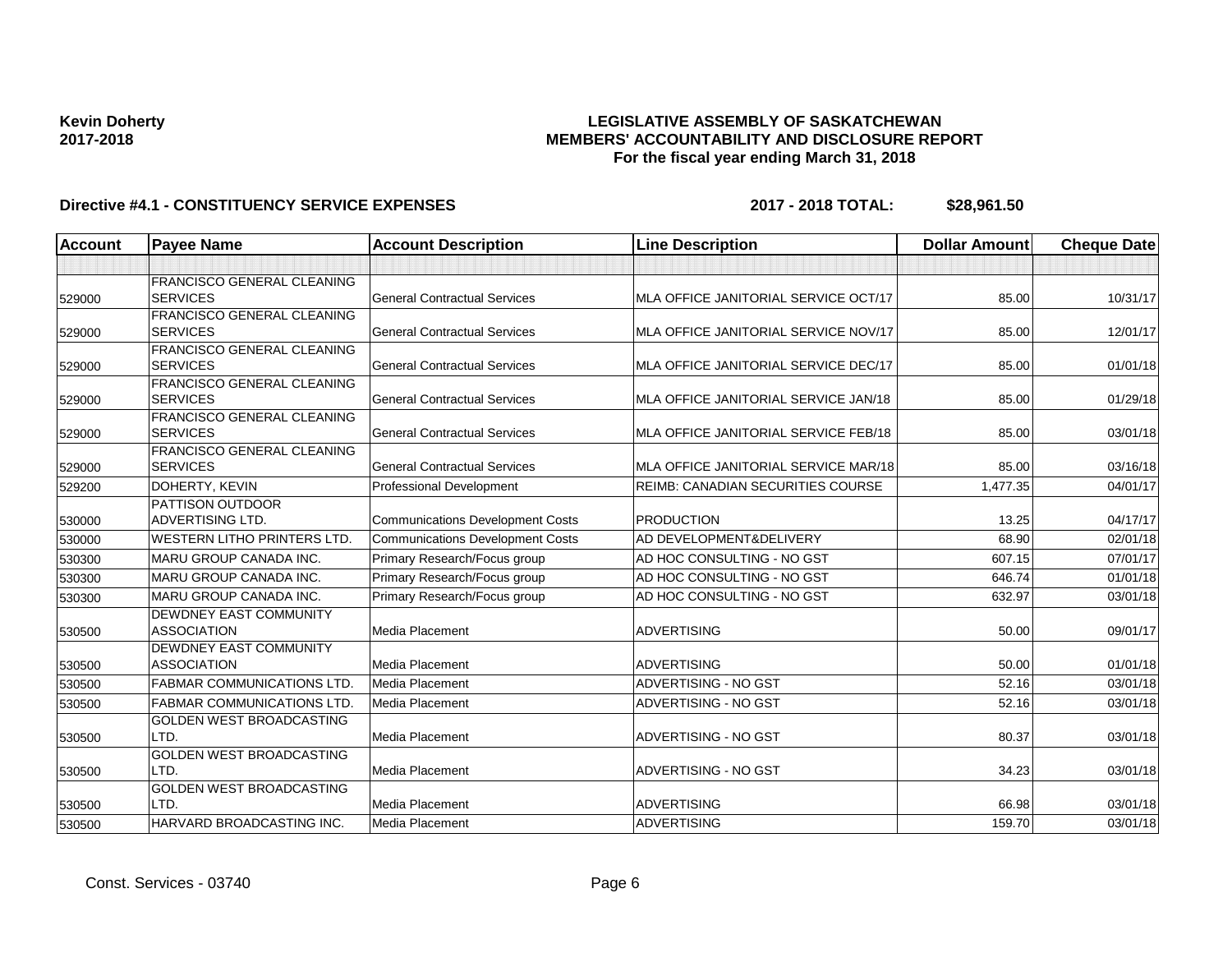### **LEGISLATIVE ASSEMBLY OF SASKATCHEWAN MEMBERS' ACCOUNTABILITY AND DISCLOSURE REPORT For the fiscal year ending March 31, 2018**

| <b>Account</b> | <b>Payee Name</b>                    | <b>Account Description</b>    | <b>Line Description</b>             | <b>Dollar Amount</b> | <b>Cheque Date</b> |
|----------------|--------------------------------------|-------------------------------|-------------------------------------|----------------------|--------------------|
|                |                                      |                               |                                     |                      |                    |
|                | <b>JIM PATTISON BROADCAST</b>        |                               |                                     |                      |                    |
| 530500         | <b>GROUP</b>                         | Media Placement               | <b>ADVERTISING</b>                  | 72.14                | 03/01/18           |
|                | JIM PATTISON BROADCAST               |                               |                                     |                      |                    |
| 530500         | <b>GROUP</b>                         | Media Placement               | <b>ADVERTISING</b>                  | 69.07                | 03/01/18           |
| 530500         | PATTISON OUTDOOR<br>ADVERTISING LTD. | <b>Media Placement</b>        | <b>ADVERTISING</b>                  | 232.50               | 04/03/17           |
| 530500         | RAWLCO RADIO LTD.                    | Media Placement               | <b>ADVERTISING</b>                  | 116.65               | 03/01/18           |
| 530500         | RAWLCO RADIO LTD.                    | Media Placement               | <b>ADVERTISING</b>                  | 104.37               | 03/01/18           |
| 530500         | RAWLCO RADIO LTD.                    | Media Placement               | <b>ADVERTISING</b>                  | 76.74                | 03/01/18           |
| 530500         | <b>RAWLCO RADIO LTD.</b>             | Media Placement               | <b>ADVERTISING</b>                  | 76.74                | 03/01/18           |
| 530500         | <b>REGINA RED SOX BASEBALL</b>       | Media Placement               | <b>ADVERTISING</b>                  | 500.00               | 05/16/17           |
| 530500         | ST. ANDREW'S COLLEGE                 | Media Placement               | <b>ADVERTISING</b>                  | 75.00                | 04/01/17           |
|                | <b>WESTERN PRODUCER</b>              |                               |                                     |                      |                    |
| 530500         | <b>PUBLICATIONS</b>                  | Media Placement               | <b>ADVERTISING</b>                  | 87.57                | 03/07/18           |
| 530900         | <b>WESTERN LITHO PRINTERS LTD.</b>   | <b>Promotional Items</b>      | CHRISTMAS CARDS/CALENDARS           | 1,204.74             | 02/01/18           |
| 542000         | NAIDU, RON                           | Travel                        | C.A. TRAVEL MARCH 6-12, 2018        | 75.71                | 03/16/18           |
| 542000         | NAIDU, RON                           | Travel                        | C.A. TRAVEL FEBRUARY 2-28, 2018     | 64.77                | 03/16/18           |
| 542000         | NAIDU, RON D.J.                      | Travel                        | C.A. TRAVEL APRIL 10-26, 2017       | 111.00               | 05/01/17           |
| 542000         | NAIDU, RON D.J.                      | Travel                        | C.A. TRAVEL MAY 2017                | 66.52                | 06/01/17           |
| 542000         | NAIDU, RON D.J.                      | Travel                        | C.A. TRAVEL JUNE 2017               | 42.98                | 07/01/17           |
| 542000         | NAIDU, RON D.J.                      | Travel                        | C.A. TRAVEL JULY 2017               | 48.23                | 08/01/17           |
| 542000         | NAIDU, RON D.J.                      | Travel                        | CA TRAVEL AUGUST 1-29, 2017         | 58.24                | 09/01/17           |
| 542000         | NAIDU, RON D.J.                      | Travel                        | C.A. TRAVEL SEP 6-OCT 2, 2017       | 95.52                | 10/01/17           |
| 542000         | NAIDU, RON D.J.                      | Travel                        | C.A. TRAVEL OCTOBER 2-26, 2017      | 62.56                | 11/20/17           |
| 542000         | NAIDU, RON D.J.                      | Travel                        | C.A. TRAVEL NOV 14-DEC 1, 2017      | 97.09                | 12/01/17           |
| 542000         | NAIDU, RON D.J.                      | Travel                        | C.A. TRAVEL DECEMBER 6-21, 2017     | 74.82                | 01/01/18           |
| 542000         | NAIDU, RON D.J.                      | Travel                        | C.A. TRAVEL JAN 4-FEB 6, 2018       | 61.69                | 03/01/18           |
| 550200         | DOHERTY, KEVIN                       | Books, Mags and Ref Materials | <b>REIMB: EDUCATIONAL MATERIALS</b> | 251.50               | 10/01/17           |
| 555000         | <b>BTS GROUP INC.</b>                | Other Material and Supplies   | <b>BATTERY</b>                      | 275.60               | 06/01/17           |
| 555000         | <b>CORPORATE EXPRESS</b>             | Other Material and Supplies   | <b>OFFICE SUPPLIES</b>              | 20.32                | 05/01/17           |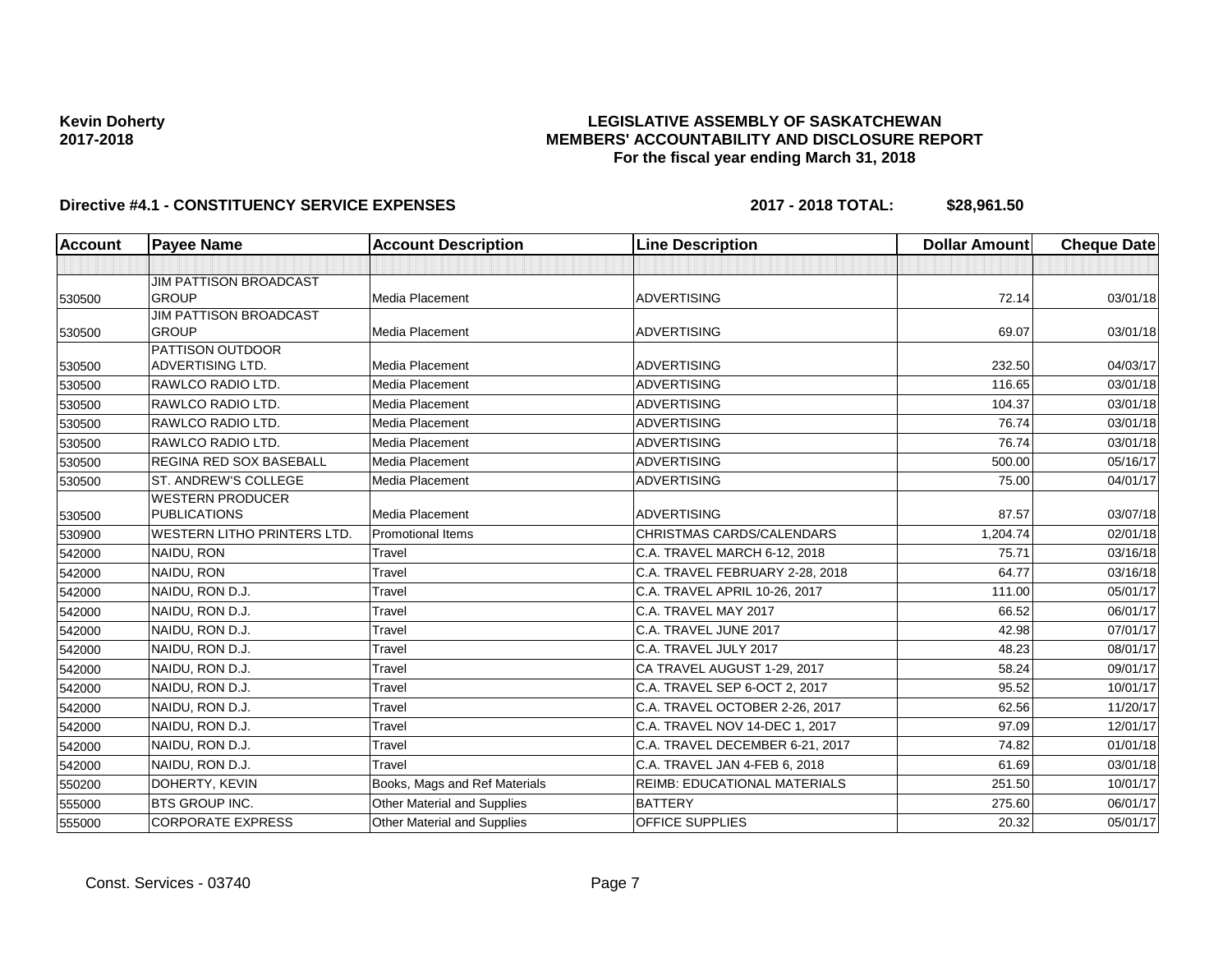### **LEGISLATIVE ASSEMBLY OF SASKATCHEWAN MEMBERS' ACCOUNTABILITY AND DISCLOSURE REPORT For the fiscal year ending March 31, 2018**

| <b>Account</b> | <b>Payee Name</b>        | <b>Account Description</b>           | <b>Line Description</b>                   | <b>Dollar Amount</b> | <b>Cheque Date</b> |
|----------------|--------------------------|--------------------------------------|-------------------------------------------|----------------------|--------------------|
|                |                          |                                      |                                           |                      |                    |
| 555000         | <b>CORPORATE EXPRESS</b> | Other Material and Supplies          | <b>MISC &amp; OFFICE SUPPLIES</b>         | 11.70                | 05/19/17           |
| 555000         | <b>CORPORATE EXPRESS</b> | Other Material and Supplies          | <b>FOOTREST</b>                           | 55.13                | 06/01/17           |
| 555000         | <b>CORPORATE EXPRESS</b> | Other Material and Supplies          | OFFICE & MISC SUPPLIES                    | 77.49                | 08/01/17           |
| 555000         | <b>CORPORATE EXPRESS</b> | Other Material and Supplies          | <b>OFFICE SUPPLIES</b>                    | 14.91                | 08/01/17           |
| 555000         | <b>CORPORATE EXPRESS</b> | Other Material and Supplies          | MISC. & OFFICE SUPPLIES                   | 104.35               | 11/01/17           |
| 555000         | <b>CORPORATE EXPRESS</b> | Other Material and Supplies          | MISC. & OFFICE SUPPLIES                   | (17.99)              | 11/01/17           |
| 555000         | <b>CORPORATE EXPRESS</b> | Other Material and Supplies          | MISC. & OFFICE SUPPLIES                   | 79.17                | 12/01/17           |
| 555000         | <b>CORPORATE EXPRESS</b> | Other Material and Supplies          | MISC. & OFFICE SUPPLIES                   | 26.09                | 01/01/18           |
| 555000         | NAIDU, RON D.J.          | Other Material and Supplies          | <b>REIMB: MISC. &amp; OFFICE SUPPLIES</b> | 6.42                 | 09/01/17           |
| 555000         | POWERLAND COMPUTERS      | Other Material and Supplies          | TECHNOLOGY SUPPORT SERVICES               | 337.08               | 01/01/18           |
| 555000         | <b>WIRELESS AGE</b>      | Other Material and Supplies          | <b>IPHONE 8 PLUS&amp;PROTECTOR-NO GST</b> | 21.18                | 11/09/17           |
| 555000         | <b>WIRELESS AGE</b>      | Other Material and Supplies          | MISC. & OFFICE SUPPLIES - NO GST          | 29.11                | 11/17/17           |
| 555080         | SPECIAL OCCASION FRAMES  | Other Misc Material and Supplies     | <b>FRAMING</b>                            | 212.00               | 05/01/17           |
| 561300         | <b>STRIPE SHOP</b>       | Leasehold Improvements - Exp         | WINDOW FROSTING&CONTRAVISION              | 97.17                | 09/01/17           |
|                |                          |                                      | TECHNOLOGY SUPPORT&MS OFFICE              |                      |                    |
| 564600         | <b>BTS GROUP INC.</b>    | Computer Software - Exp              | <b>SOFTWARE</b>                           | 275.60               | 01/01/18           |
| 564600         | DOHERTY, KEVIN           | Computer Software - Exp              | <b>REIMB: MCAFEE SUBSCRIPTION</b>         | 29.99                | 01/08/18           |
| 565200         | <b>POWERLAND</b>         | Office Furniture and Equipment - Exp | APPLE IPAD PRO-NO GST                     | 1,058.94             | 09/01/17           |
| 565200         | <b>WIRELESS AGE</b>      | Office Furniture and Equipment - Exp | IPHONE 8 PLUS&PROTECTOR-NO GST            | 519.39               | 11/09/17           |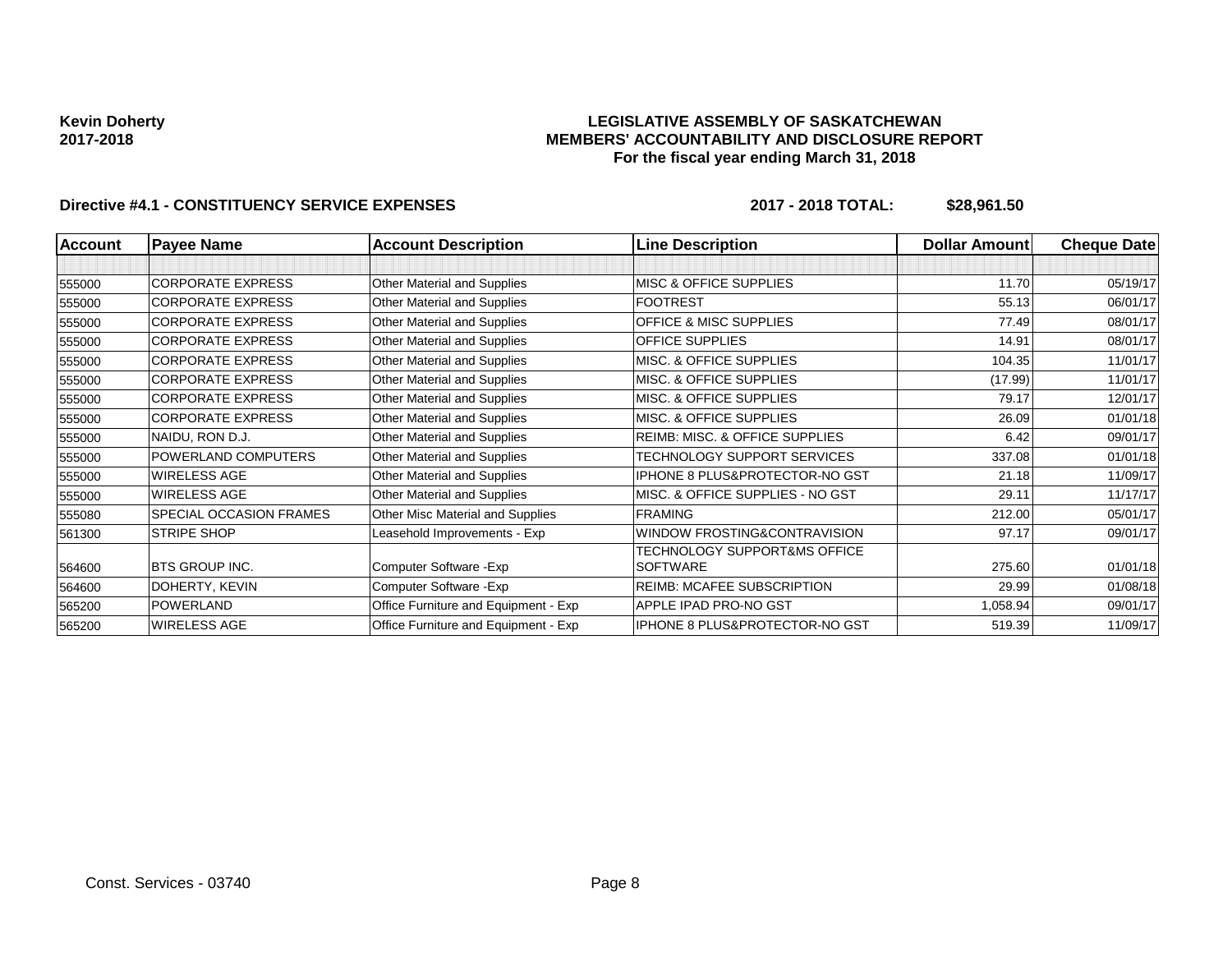### **LEGISLATIVE ASSEMBLY OF SASKATCHEWAN MEMBERS' ACCOUNTABILITY AND DISCLOSURE REPORT For the fiscal year ending March 31, 2018**

## Directive #6 - CONSTITUENCY ASSISTANT EXPENSES 2017 - 2018 TOTAL: \$59,248.08

| <b>Account</b> | <b>Payee Name</b> | <b>Account Description</b> | <b>Dollar Amount</b> | <b>Cheque Date</b> |
|----------------|-------------------|----------------------------|----------------------|--------------------|
|                |                   |                            |                      |                    |
| 513000         | NAIDU, RON D.J.   | Out-of-Scope Permanent     | 3,430.09             | 04/11/17           |
| 513000         | NAIDU, RON D.J.   | Out-of-Scope Permanent     | $-3,430.09$          | 04/11/17           |
| 513000         | NAIDU, RON D.J.   | Out-of-Scope Permanent     | 2,212.96             | 04/25/17           |
| 513000         | NAIDU, RON D.J.   | Out-of-Scope Permanent     | 2212.96              | 05/09/17           |
| 513000         | NAIDU, RON D.J.   | Out-of-Scope Permanent     | 2212.96              | 05/24/17           |
| 513000         | NAIDU, RON D.J.   | Out-of-Scope Permanent     | 2,212.96             | 06/06/17           |
| 513000         | NAIDU, RON D.J.   | Out-of-Scope Permanent     | 2212.96              | 06/20/17           |
| 513000         | NAIDU, RON D.J.   | Out-of-Scope Permanent     | 2,212.96             | 07/05/17           |
| 513000         | NAIDU, RON D.J.   | Out-of-Scope Permanent     | 2212.96              | 07/18/17           |
| 513000         | NAIDU, RON D.J.   | Out-of-Scope Permanent     | 2,212.96             | 08/01/17           |
| 513000         | NAIDU, RON D.J.   | Out-of-Scope Permanent     | 2,212.96             | 08/15/17           |
| 513000         | NAIDU, RON D.J.   | Out-of-Scope Permanent     | 2,212.96             | 08/29/17           |
| 513000         | NAIDU, RON D.J.   | Out-of-Scope Permanent     | 2,212.96             | 09/12/17           |
| 513000         | NAIDU, RON D.J.   | Out-of-Scope Permanent     | 2,212.96             | 09/26/17           |
| 513000         | NAIDU, RON D.J.   | Out-of-Scope Permanent     | 2,212.96             | 10/11/17           |
| 513000         | NAIDU, RON D.J.   | Out-of-Scope Permanent     | 2,212.96             | 10/24/17           |
| 513000         | NAIDU, RON D.J.   | Out-of-Scope Permanent     | 2,212.96             | 11/07/17           |
| 513000         | NAIDU, RON D.J.   | Out-of-Scope Permanent     | 2,212.96             | 11/21/17           |
| 513000         | NAIDU, RON D.J.   | Out-of-Scope Permanent     | 2,212.96             | 12/05/17           |
| 513000         | NAIDU, RON D.J.   | Out-of-Scope Permanent     | 1,991.66             | 12/19/17           |
| 513000         | NAIDU, RON D.J.   | Out-of-Scope Permanent     | 2,212.96             | 01/03/18           |
| 513000         | NAIDU, RON D.J.   | Out-of-Scope Permanent     | 2,212.96             | 01/16/18           |
| 513000         | NAIDU, RON D.J.   | Out-of-Scope Permanent     | 1991.66              | 02/01/18           |
| 513000         | NAIDU, RON D.J.   | Out-of-Scope Permanent     | 2212.96              | 02/13/18           |
| 513000         | NAIDU, RON D.J.   | Out-of-Scope Permanent     | 2,212.96             | 03/01/18           |
| 513000         | NAIDU, RON D.J.   | Out-of-Scope Permanent     | 2,212.96             | 03/13/18           |
| 513000         | NAIDU, RON D.J.   | Out-of-Scope Permanent     | 3,937.92             | 03/27/18           |
| 513000         | NAIDU, RON D.J.   | Out-of-Scope Permanent     | 1,535.24             | 04/10/18           |
| 517100         | NAIDU, RON D.J.   | Severance Pay              | 2,212.96             | 04/10/18           |